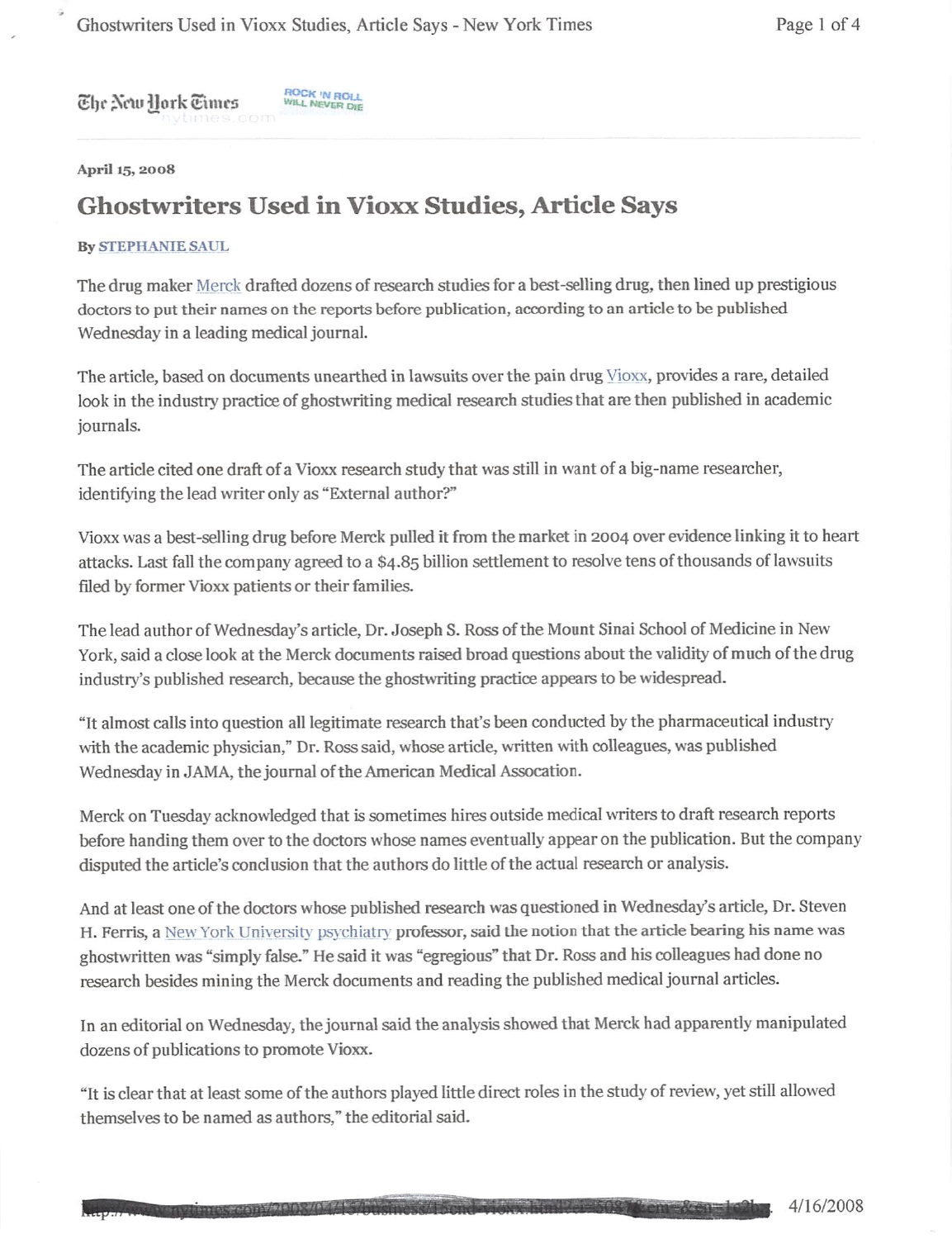The editorial called for immediate changes in the practice, calling upon medical journal editors to require each author to report his or her specific contributions to articles.

JAMA itself published one of the Vioxx studiesthat was cited in Dr. Ross's article.

In that case, in 2002, a Merck scientist was listed at the lead author. But Dr. Catherine D. DeAngelis, the journal's editor, said in a telephone interview Tuesday that, even so, it was dishonest because the authors did not fully disclose the role of a ghostwriter.

"I consider that being scammed," Dr. DeAngelis said. "But is that as serious as allowing someone to have a review article written by a for-profit company and solicited and paid for by a for-profit company and asking you to put your name on it after it was all done?"

Although the role of pharmaceutical companies in influencing medical journal articles has been questioned before, the Merck documents provided the most comprehensive look at the magnitude of the practice, according to one of the study's four authors, Dr. David S. Egilman, a clinical associate medical professor at Brown University

In the Vioxx lawsuits, millions of Merck documents were supplied to plaintiffs. Those documents were available to Dr. Egilman and Dr. Ross because they had served as consultants to plaintiffs' lawyers in some of those suits.

Dr. Ross said the concerns go beyond the authorship of drug research studies, raising questions about the validity of the clinical trials on which the research is based. "Who designed the trial? Who did the trial? Who did the analysis? Who interpreted the analysis?" Dr. Ross said.

Combing through the documents. Dr. Ross and his colleagues unearthed internal Merck e-mail messages and documents about 96 journal publications, which included review articles and reports of clinical studies. In some cases, Merck's marketing department was involved in developing plans for manuscripts, the article said.

The Ross team said it was not necessarily raising questions about all 96 articles. But for many of the papers their document searches found scant evidence that the recruited authors made substantive contributions.

For example, in 16 of 20 papers that reported on clinical trials, a Merck employee was designated as the author of the first draft of the manuscript. But an outside academic scientist was listed as the lead author when the study was published.

One paper involved a study of Vioxx as a possible deterrent to Alzheimer's progression.

The draft of the paper, dated August 2003 identified the lead writer as "External author?" But by the time the paper was published in 2005 in the journal Neuropsychopharmacology, the lead author was listed as Dr. Leon J. Thal, a well-known Alzheimer's researcher at the University of California, San Diego. Dr. Thal was killed in an airplane crash last year.

The second author listed on the published Alzheimer's paper, whose name had not been on the draft, was Dr.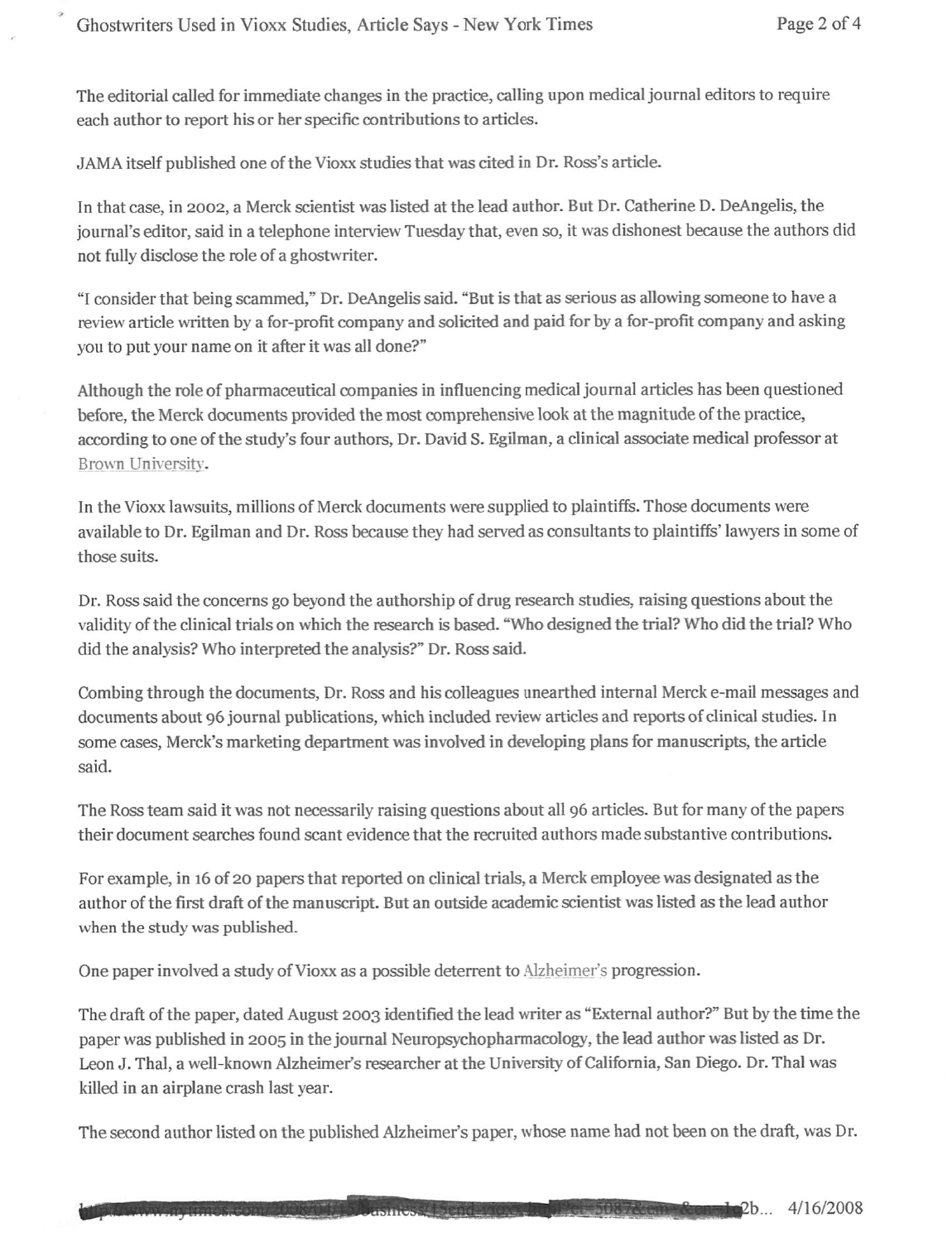Ferris, the New York University professor. Dr. Ferris, reached by telephone Tuesday, said he had played an active role in the research and writing.

He said he reviewed data on hundreds of patients enrolled in the study to determine whether their mild cognitive impairment had progressed to Alzheimer's. Later, he said, he was substantially involved in helping shape the final draft. "It'ssimply false that we didn't contribute to the final publication," Dr. Ferris said.

A third author, also not named on the initial draft, was Dr. Louis Kirby, currently the medical director for the company Provista Life Sciences. In an e-mail message Wednesday, Dr. Kirby said that as a clinical investigator for the study he had enrolled more patients, 109, than any of the other researchers. He also said he made revisions to the final document.

"The fact that the draft was written by a Merck employee for later discussion by all the authors does not in and of itself constitute ghostwriting," Dr. Kirby's e-mail said.

The current editor of the journal Neuropsychopharmacology, Dr.James H. Meador-Woodruff, said he was not editor in 2005 but planned to investigate the accusations. "Currently, we have in place prohibitions against this," said Dr. Meador-Woodruff, who is the chairman of psychiatry at the University of Alabama, Birmingham.

Merck said Tuesday that any outside authors named in its studies were involved in the research, as well as drafting and reviewing of the papers bearing their names.

While the company sometimes hires professional writers to formulate early drafts of scientific articles, the final work is the product of the doctor, the company said.

"Ultimately that doesn't change the fact that the work accurately reflects his or her opinion," a Merck lawyer, James C. Fitzpatrick, said.

The issue of JAMA published Wednesday also included another Vioxx-related paper that drew from the same cache of documents.

In that paper, Dr. Bruce Psaty and Dr. Richard A. Kronmal of the University of Washington concluded that in the years leading to the Vioxx recall, the company was not fully candid in submitting data to the Food and Drug Administration about the drug's heart attack risk.

Merck said that the Psaty and Kronmal analysis was misleading, saying the F.DA. had been aware of concerns over cardiovascular risks associated with Vioxx and had been engaged in continuing discussions with the company.

The article about ghost-writing also reviewed the role of companiesthat engage in medical writing for hire. The paper included a copy of a 1999 memo from Scientific Therapeutics, a medical writing company in New York, which discussed the status of eight different reports the company was working on for Merck.

Atleast one of the Scientific Therapeutic papers was being aimed at The Journal ofthe American Medical Association,according to a letter in dated October 2000. The study was published in the association's journal